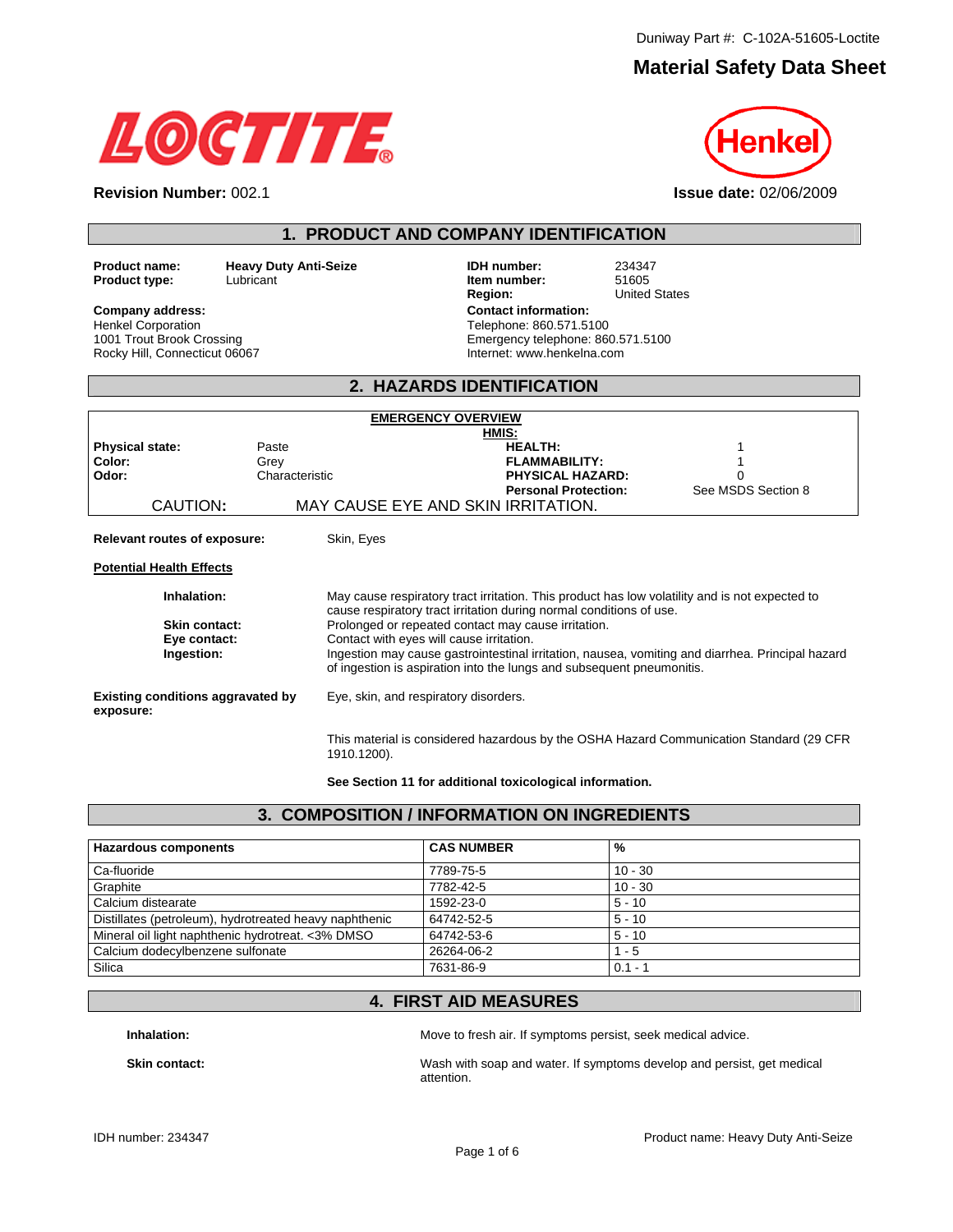| Eye contact:                        | Immediately flush eyes with plenty of water for at least 15 minutes. Get<br>medical attention.                     |
|-------------------------------------|--------------------------------------------------------------------------------------------------------------------|
| Ingestion:                          | Get medical attention. Aspiration may cause pulmonary edema and<br>pneumonitis. Do not induce vomiting.            |
|                                     | <b>5. FIRE FIGHTING MEASURES</b>                                                                                   |
| Flash point:                        | $> 93$ °C ( $> 199.4$ °F)                                                                                          |
| Autoignition temperature:           | Not determined                                                                                                     |
| Flammable/Explosive limits - lower: | Not determined                                                                                                     |
| Flammable/Explosive limits - upper: | Not determined                                                                                                     |
| <b>Extinguishing media:</b>         | Foam. Dry chemical. Carbon dioxide. Water spray or fog. Foam. Dry chemical.<br>Carbon dioxide. Water spray or fog. |
| Special firefighting procedures:    | None None                                                                                                          |
| Unusual fire or explosion hazards:  | None None                                                                                                          |
| Hazardous combustion products:      | Oxides of carbon. Oxides of carbon.                                                                                |
|                                     | <b>6. ACCIDENTAL RELEASE MEASURES</b>                                                                              |

**Use personal protection recommended in Section 8, isolate the hazard area and deny entry to unnecessary and unprotected personnel.** 

| <b>Environmental precautions:</b> | Do not allow material to contaminate ground water system.                                                                                               |
|-----------------------------------|---------------------------------------------------------------------------------------------------------------------------------------------------------|
| Clean-up methods:                 | Scrape up as much material as possible. Clean residue with soap and water.<br>Follow all local, state, federal and provincial regulations for disposal. |

#### **7. HANDLING AND STORAGE**

**Handling:** Keep container closed. Avoid contact with eyes, skin and clothing. Wash thoroughly after handling.

**Storage:** Storage: The state of the state of the Keep in a cool, well ventilated area.

**For information on product shelf life contact Henkel Customer Service at (800) 243-4874.** 

### **8. EXPOSURE CONTROLS / PERSONAL PROTECTION**

**Employers should complete an assessment of all workplaces to determine the need for, and selection of, proper exposure controls and protective equipment for each task performed.**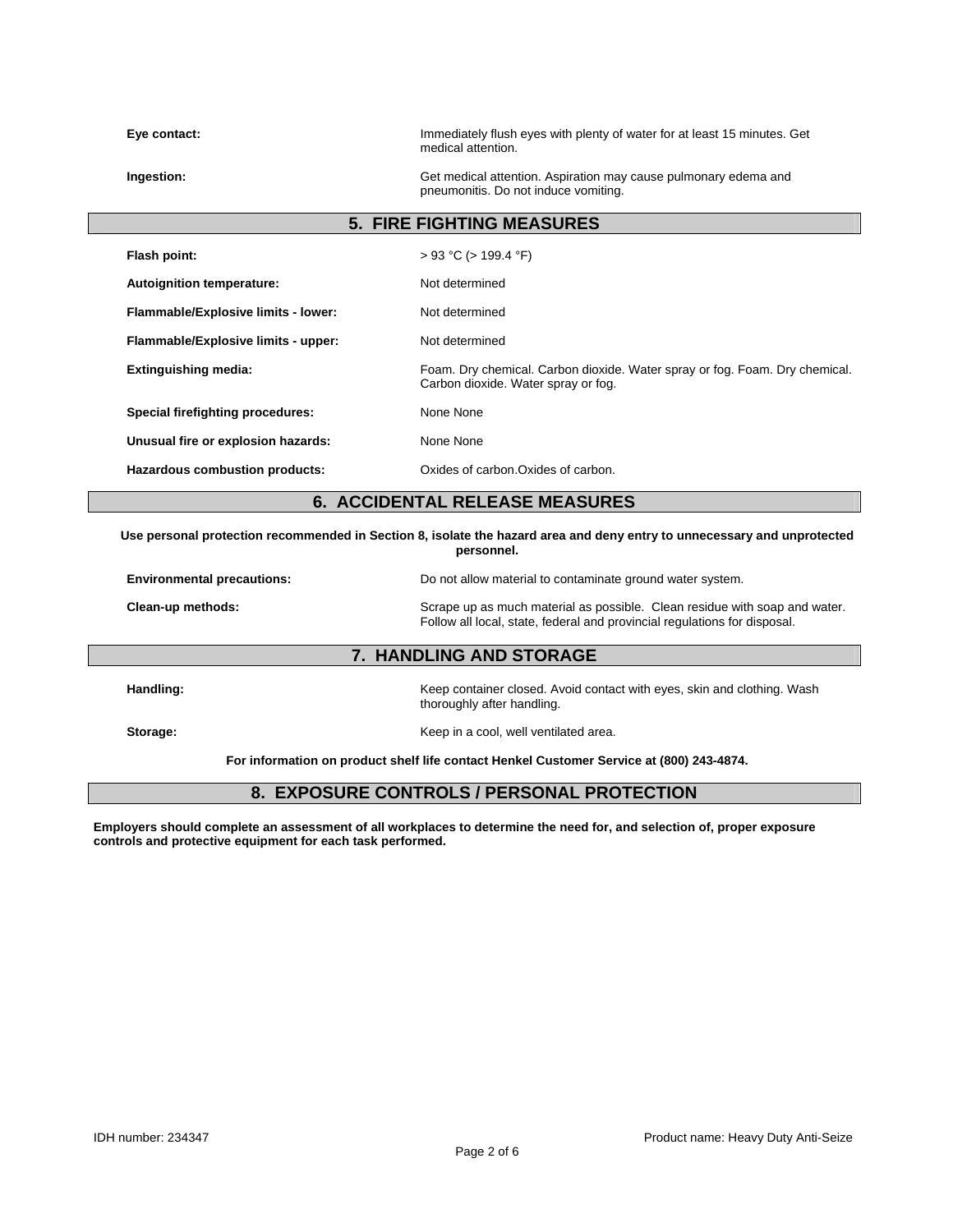| <b>Hazardous components</b>                               | <b>ACGIH TLV</b>                                                   | <b>OSHA PEL</b>                                                                    | <b>AIHA WEEL</b> | <b>OTHER</b>                        |
|-----------------------------------------------------------|--------------------------------------------------------------------|------------------------------------------------------------------------------------|------------------|-------------------------------------|
| Ca-fluoride                                               | 2.5 mg/m3 TWA<br>(as F)                                            | 2.5 mg/m3 TWA<br>Dust.<br>2.5 mg/m3 TWA<br>(as F)                                  | None             | None                                |
| Graphite                                                  | 2 mg/m3 TWA<br>Respirable fraction.                                | 5 mg/m3 TWA<br>Respirable fraction.<br>15 mg/m3 TWA<br>Total dust.<br>15 MPPCF TWA | None             | None                                |
| Calcium distearate                                        | 10 mg/m3 TWA<br>3 mg/m3 TWA<br>Respirable fraction.                | None                                                                               | None             | None                                |
| Distillates (petroleum), hydrotreated heavy<br>naphthenic | 5 mg/m3 TWA mist<br>10 mg/m3 STEL<br>mist                          | 5 mg/m3 TWA mist                                                                   | None             | None                                |
| Mineral oil light naphthenic hydrotreat. <3% DMSO         | 5 mg/m3 TWA<br>Mist.<br>10 mg/m3 STEL<br>Mist.                     | 500 ppm (2,000<br>mg/m3) TWA                                                       | None             | None                                |
| Calcium dodecylbenzene sulfonate                          | None                                                               | None                                                                               | None             | None                                |
| Silica                                                    | 10 mg/m3 TWA<br>3 mg/m3 TWA<br>Respirable fraction.<br>6 mg/m3 TWA | 20 MPPCF TWA<br>$0.8$ mg/m $3$ TWA                                                 | None             | 3 mg/m3 TWA<br>Respirable fraction. |

**Engineering controls:** Use only with adequate ventilation. Local exhaust ventilation is recommended when general ventilation is not sufficient to control airborne contamination below occupational exposure limits.

**Respiratory protection:** Use NIOSH approved respirator if there is potential to exceed exposure

**Eye/face protection: Goggles.** Safety glasses with side-shields.

limit(s). Observe OSHA regulations for respiratory use (29 CFR 1910.134).

**Skin protection: Cover as much of the exposed skin area as possible with appropriate clothing.** 

#### **9. PHYSICAL AND CHEMICAL PROPERTIES**

**Physical state:** Paste Paste<br> **Color:** Color: Color: Paste Paste Paste Paste Paste Paste Paste Paste Paste Paste Paste Paste Paste Paste Paste Paste Paste Paste Paste Paste Paste Paste Paste Paste Paste Paste Paste Paste **Color:** Grey Grey Color: **Odor:** Characteristic Codor threshold: Characteristic Codor threshold: **Odor threshold: pH:**<br> **Vapor pressure:**<br> **Vapor pressure:**<br> **Vapor pressure: Vapor pressure:**<br>Boiling point/range: **Melting point/ range: Not available Not available Specific gravity:** 1.18 **Vapor density: Heavier than air.**<br> **Flash point:**  $>93 °C > 199.4$ **Flammable/Explosive limits - lower:** Not determined<br> **Flammable/Explosive limits - upper:** Not determined **Flammable/Explosive limits - upper:** Not determined<br> **Autoignition temperature:** Not determined Autoignition temperature:<br> **Evaporation rate:** Not determined<br>
Not determined **Evaporation rate:** Not determined the Solubility in water: **Notify and Solubility in Solubility in Solubility in Solubile Solubility in water: Insoluble** Insoluble<br> **Partition coefficient (n-octanol/water):** Not determined Partition coefficient (n-octanol/water):<br>VOC content:

550 °F (287.8 °C) none<br>Not available **Figure 193 °C (> 199.4 °F)**<br>Not determined **Essentially Zero (Exempt Compounds)**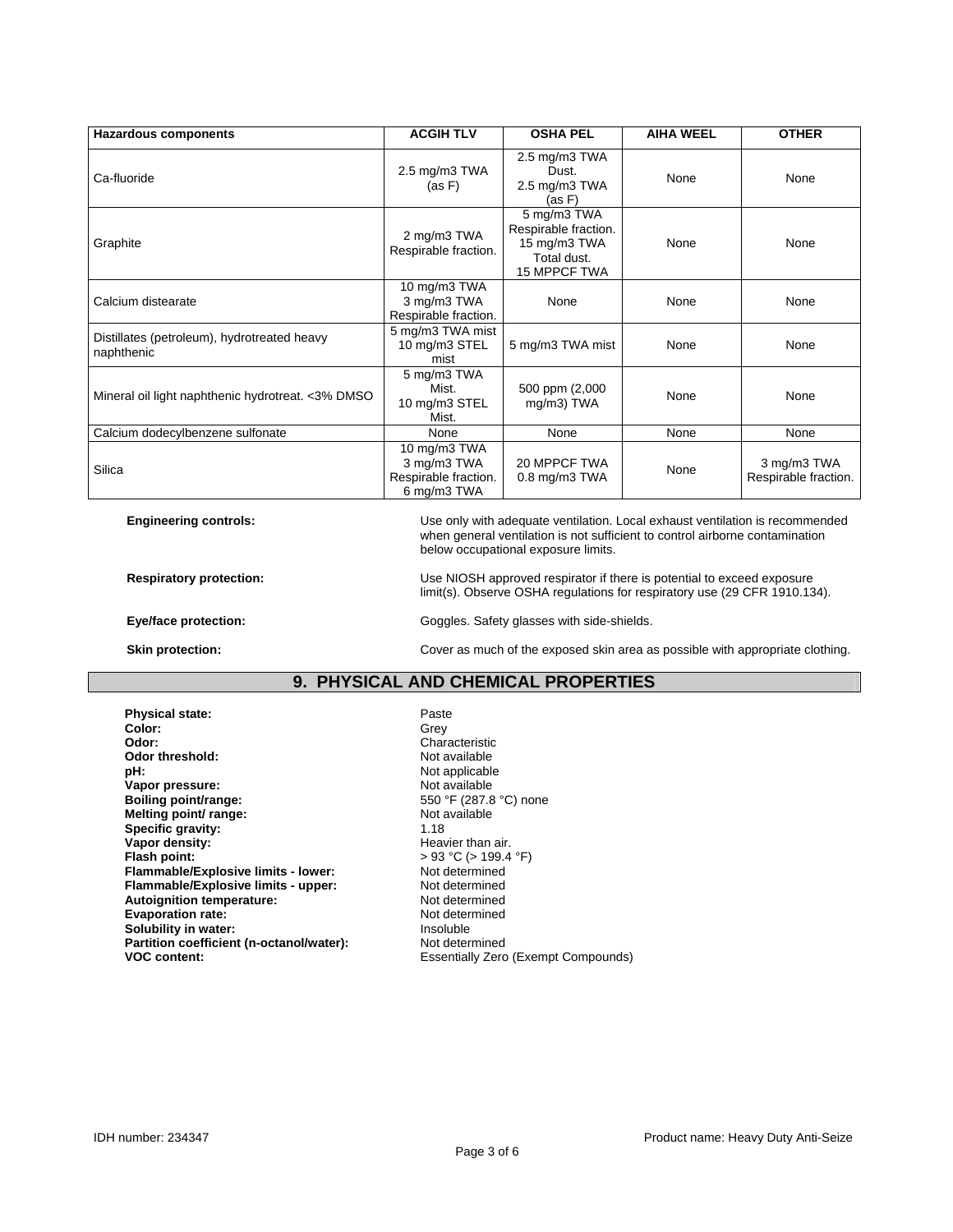### **10. STABILITY AND REACTIVITY**

**Stability:** Stable at normal conditions.

**Hazardous reactions: Will not occur.** 

Hazardous decomposition products: **Hydrocarbons.** Oxides of carbon.

**Incompatible materials: Calculated Discovery Constrainers** Oxidizing agents.

**Conditions to avoid:** None known

## **11. TOXICOLOGICAL INFORMATION**

| <b>Hazardous components</b>                               | <b>NTP Carcinogen</b> | <b>IARC Carcinogen</b> | <b>OSHA Carcinogen</b><br>(Specifically Regulated) |
|-----------------------------------------------------------|-----------------------|------------------------|----------------------------------------------------|
| Ca-fluoride                                               | No                    | No                     | No                                                 |
| Graphite                                                  | No                    | No                     | No.                                                |
| Calcium distearate                                        | <b>No</b>             | No                     | <b>No</b>                                          |
| Distillates (petroleum), hydrotreated<br>heavy naphthenic | No                    | No                     | No                                                 |
| Mineral oil light naphthenic hydrotreat.<br><3% DMSO      | No                    | No                     | No                                                 |
| Calcium dodecylbenzene sulfonate                          | No                    | No                     | No.                                                |
| Silica                                                    | No.                   | No                     | No.                                                |

| <b>Hazardous components</b>                            | <b>Health Effects/Target Organs</b> |
|--------------------------------------------------------|-------------------------------------|
| Ca-fluoride                                            | Teeth, Muscle, Respiratory          |
| Graphite                                               | Luna                                |
| Calcium distearate                                     | No Target Organs                    |
| Distillates (petroleum), hydrotreated heavy naphthenic | Irritant                            |
| Mineral oil light naphthenic hydrotreat. <3% DMSO      | Irritant                            |
| Calcium dodecylbenzene sulfonate                       | Eyes, Irritant                      |
| Silica                                                 | Nuisance dust                       |

# **12. ECOLOGICAL INFORMATION**

**Ecological information:** No specific studies have been conducted by Henkel on the ecotoxicity or environmental fate of this material; however, commonly available data on the material indicate that uncontrolled releases to soil, ground water, or surface waters could entail acute and/or chronic ecological effects, depending on the quantity and concentration of such releases. Releases of volatile components to the atmosphere are not believed to entail significant ecological consequences provided such releases are within the exposure levels set forth in this document. Accordingly, all appropriate measures should be taken to avoid uncontrolled releases to the environment, and any spills or other uncontrolled releases which may occur should be contained and cleaned up immediately in accordance with Section 6.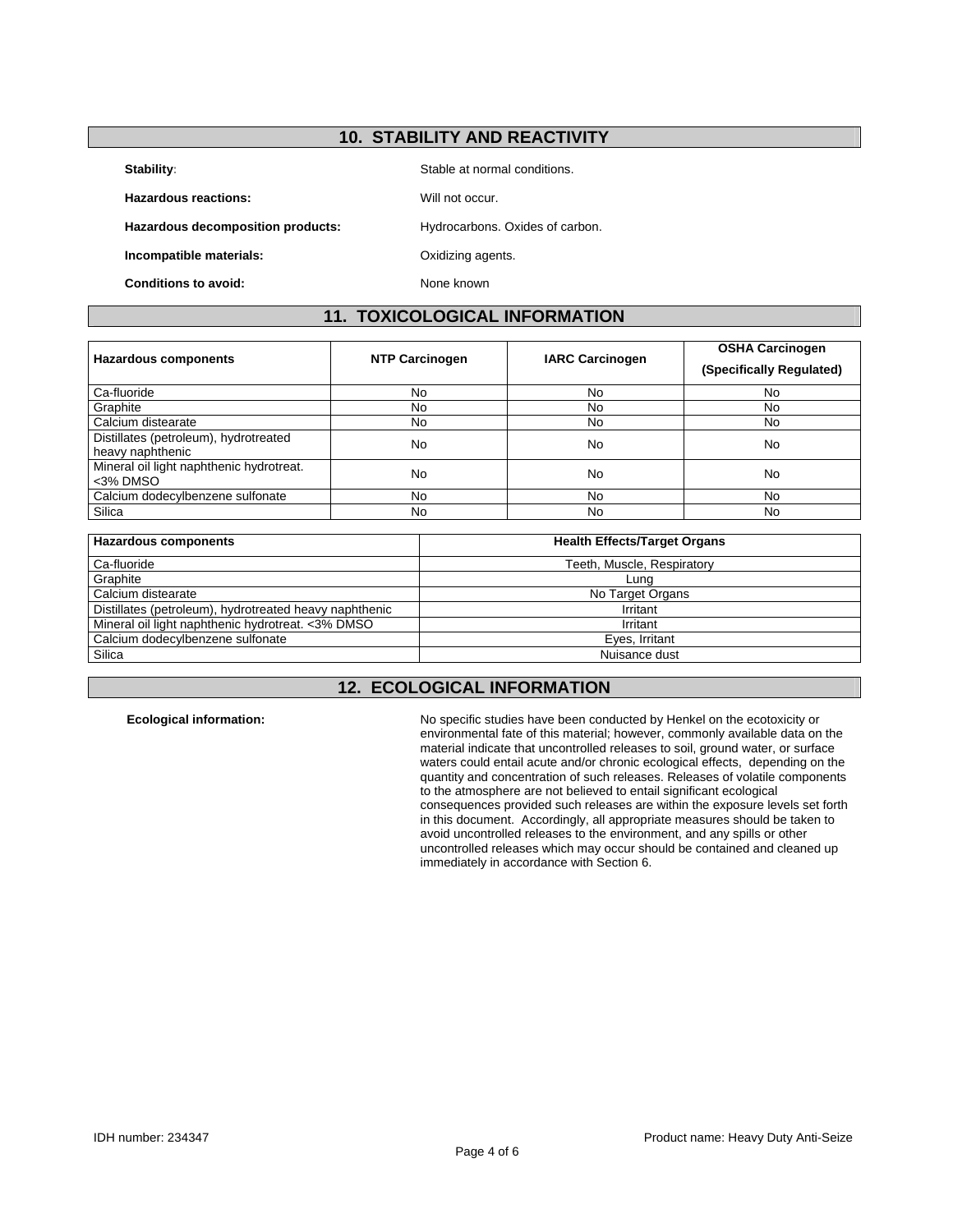# **13. DISPOSAL CONSIDERATIONS**

#### **Information provided is for unused product only.**

**Recommended method of disposal:** Follow all local, state, federal and provincial regulations for disposal.

Hazardous waste number: Not a RCRA hazardous waste.

### **14. TRANSPORT INFORMATION**

| U.S. Department of Transportation Ground (49 CFR)   |                                                                                                                       |
|-----------------------------------------------------|-----------------------------------------------------------------------------------------------------------------------|
| Proper shipping name:                               | Not regulated                                                                                                         |
| Hazard class or division:                           | None                                                                                                                  |
| Identification number:                              | None                                                                                                                  |
| Packing group:                                      | None                                                                                                                  |
| <b>International Air Transportation (ICAO/IATA)</b> |                                                                                                                       |
| Proper shipping name:                               | Not regulated                                                                                                         |
| Hazard class or division:                           | None                                                                                                                  |
| Identification number:                              | None                                                                                                                  |
| Packing group:                                      | None                                                                                                                  |
| <b>Water Transportation (IMO/IMDG)</b>              |                                                                                                                       |
| Proper shipping name:                               | Not regulated                                                                                                         |
| <b>Hazard class or division:</b>                    | None                                                                                                                  |
| Identification number:                              | None                                                                                                                  |
| Packing group:                                      | None                                                                                                                  |
|                                                     | <b>15. REGULATORY INFORMATION</b>                                                                                     |
|                                                     |                                                                                                                       |
| <b>United States Requlatory Information</b>         |                                                                                                                       |
| <b>TSCA 8 (b) Inventory Status:</b>                 |                                                                                                                       |
|                                                     | Inventory.                                                                                                            |
| <b>TSCA 12(b) Export Notification:</b>              | None above reporting de minimus                                                                                       |
| <b>CERCLA/SARA Section 302 EHS:</b>                 | None above reporting de minimus                                                                                       |
| <b>CERCLA/SARA Section 311/312:</b>                 | Immediate Health                                                                                                      |
| <b>CERCLA/SARA 313:</b>                             | None above reporting de minimus                                                                                       |
| <b>California Proposition 65:</b>                   | This product contains a chemical known in the State of California to cause cancer.                                    |
| <b>Canada Regulatory Information</b>                |                                                                                                                       |
|                                                     |                                                                                                                       |
| <b>CEPA DSL/NDSL Status:</b>                        | All components are listed on or are exempt from listing on the Canadian Domestic                                      |
| <b>WHMIS hazard class:</b>                          | All components are listed or are exempt from listing on the Toxic Substances Control Act<br>Substances List.<br>D.2.B |

**This material safety data sheet contains changes from the previous version in sections:** New Material Safety Data Sheet format.

**Prepared by:** C.J. Michaels, Manager, Regulatory Affairs